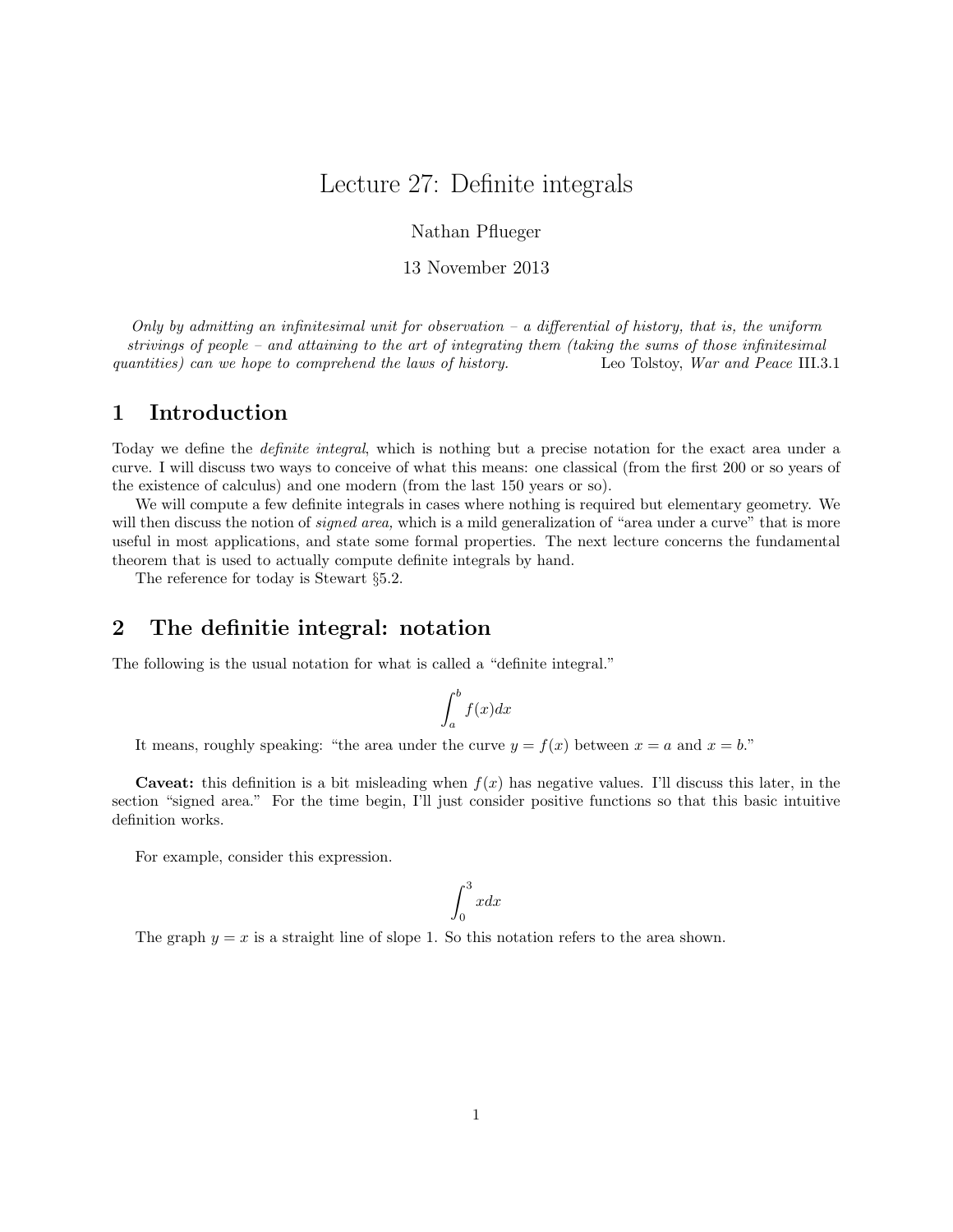

This is just a triangle with base and height 3; its area is  $\frac{1}{2}3 \cdot 3 = \frac{9}{2} = 4.5$ . Therefore

$$
\int_0^3 x dx = 9/2
$$

## 3 The classical viewpoint: sums of infinitesimal quantities

The classical viewpoint on the notation  $\int_a^b f(x)dx$  explains why the notation is written the way it is. Remember that in the previous lecture, we saw that you could *approximate* the area under  $f(x)$  from a to b by summing the ares of n rectangles, each of width  $\Delta x$  and height  $x_k$  (for some value  $x_k$  in the interval).



As the number of subdivisions becomes smaller and small, this approximation will become better and better.

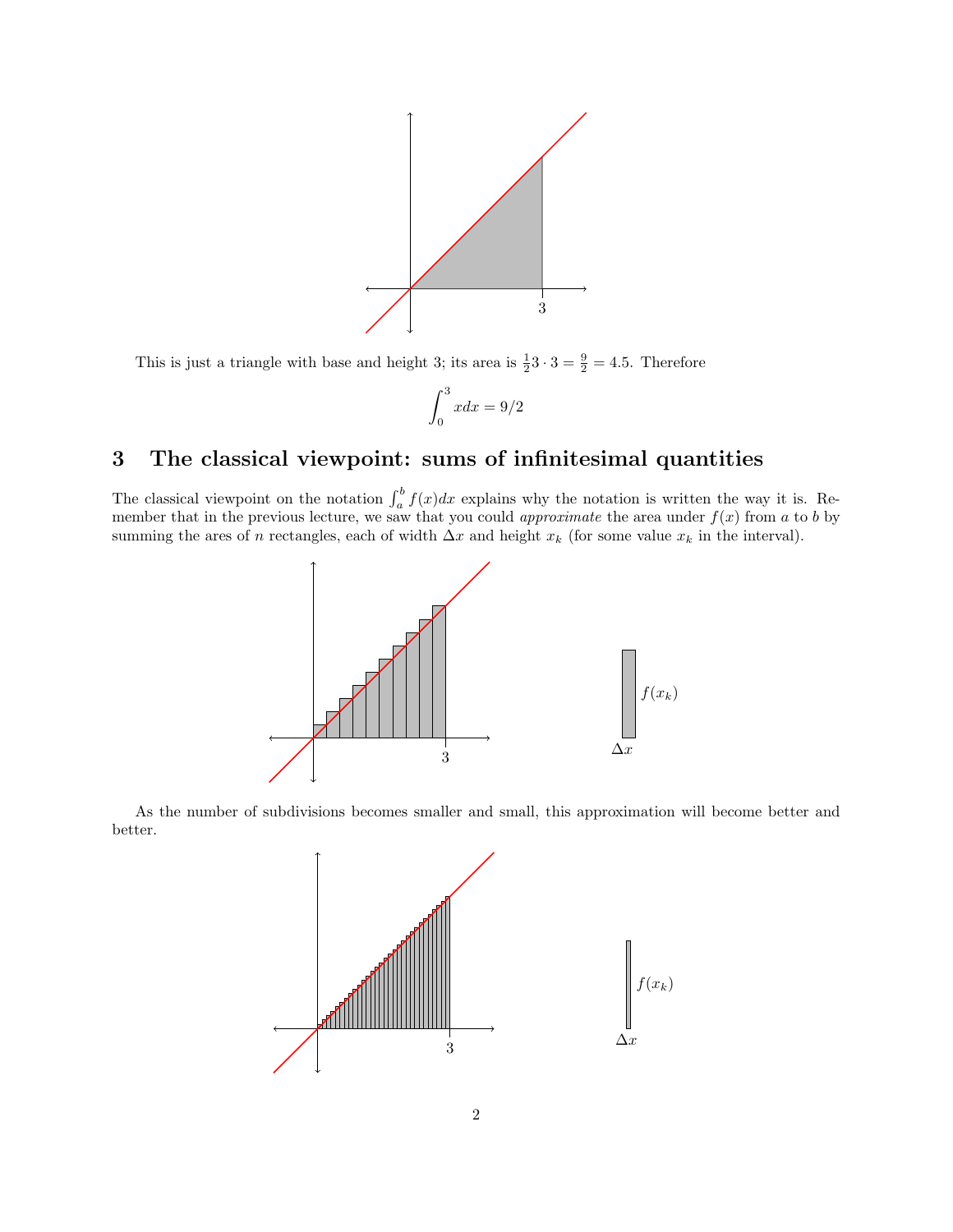

The classical viewpoint is: every single one of these approximations is incorrect, because they all choose a unit (the width) totally arbitrarily. So instead, we should take an infinitely small (infinitesimal) width, written  $dx$ , and sum up infinitely many rectangles that are all infinitesimally thin.



Now, just as the notation for a sum of finitely many rectangles of some finite width is written this way,

$$
\sum_{k=1}^{n} f(x_k) \Delta x
$$

the classical viewpoint thinks of the following notation as meaning the sum of infinitely many rectangles, each of the infinitesimal width  $dx$ , for values of x from  $a$  to  $b$ .

$$
\int_{a}^{b} f(x)dx
$$

Note the similarity between these two notations: both have a symbol means to means sum (the greek letter S,  $\Sigma$  in the first case, and a stylized roman S in the second case).

According to the classical view, summing the infinitesimal rectangles will produce no error at all, because they eliminate the arbitrary choice of unit that would plague usual rectangular approximations.

The Tolstoy quote that began this lecture (which Tolstoy says in a passage where he speaking about historical analysis, but uses math as an example) speaks to this older viewpoint on integrals: they were formerly regarded as a sum of infinitely many quantities (differentials) that are all infinitely small. This is totally analogous to how the notion  $\frac{dy}{dx}$ , meant as an infinitesimal version of  $\frac{\Delta y}{\Delta x}$ , is meant to evoke arithmetic with infinitesimal quantities.

For this reason, the field we now call calculus was originally called "infinitesimal calculus," roughly meaning "the practice of calculating with infinitesimal numbers." The first textbook on calculus (written by L'Hôpital) was, in fact, titled "Analysis of the infinitely small."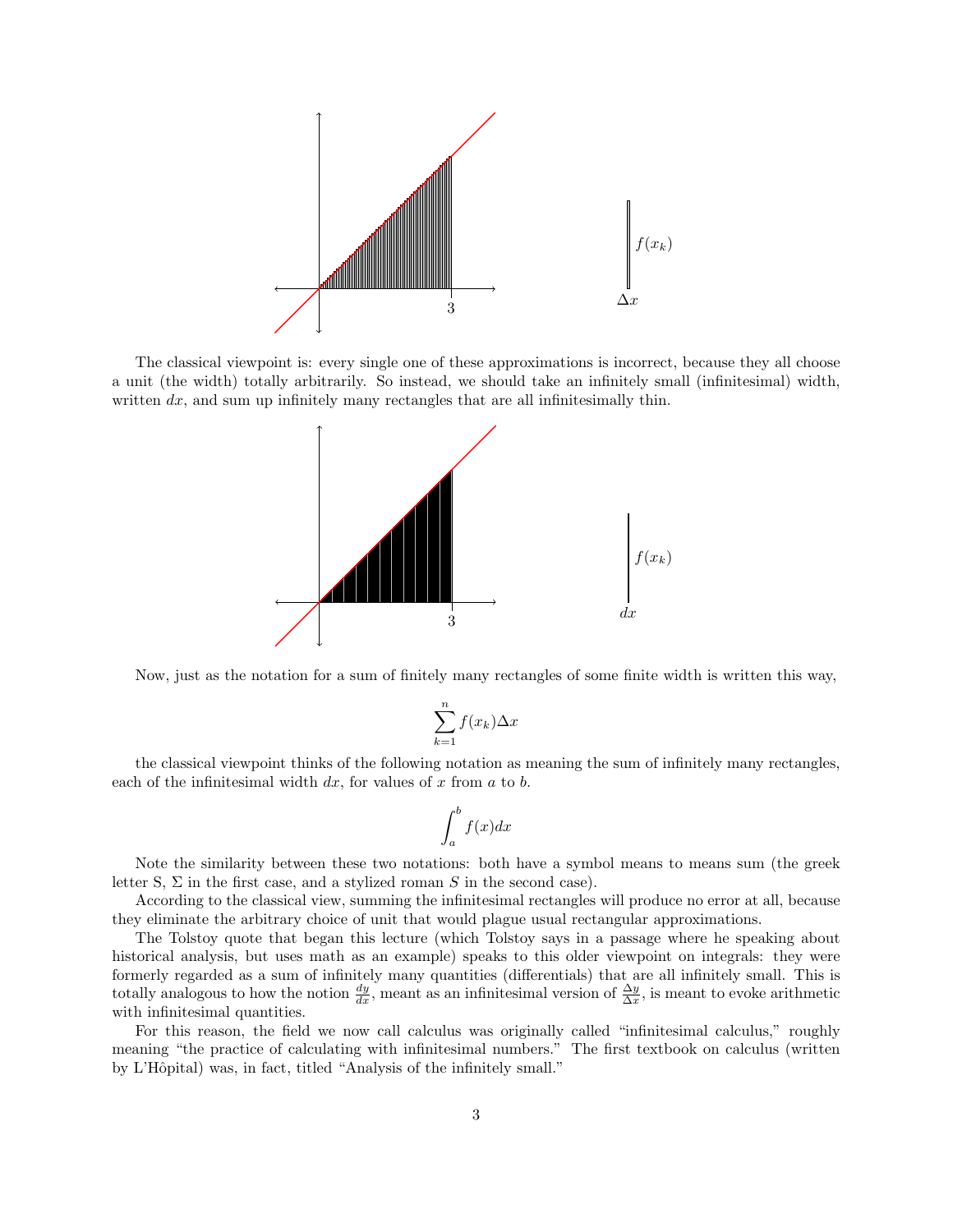This classical perspective is still widely used colloquially, especially in physics. I think it is the best intuitive way to think about integrals. Nonetheless, it does invite various philosophical objections about whether it could possibly be sensical; it was mainly to answer these objections that the modern perspective (described below) emerged.

### 4 The modern view: limits

Recall that when we studied derivatives, we wanted to define the slope of the tangent line  $\frac{dy}{dx}$  to be something like the slope of a secant line to an infinitely near point. To make this precise, however, we used the notion of limits: we said that for any finite distance  $\Delta x$ , we could calculus the slope of the secant line to appoint  $\Delta x$  units away as  $\frac{\Delta y}{\Delta x}$ . These numbers actually settle down and approach a limit as  $\Delta x$  shrinks to 0. So rather than speaking of "infinitesimal differences," we just spoke about limits of secant lines, and defined  $\frac{dy}{dx} = \lim_{\Delta x \to 0}$  $\Delta y$  $\frac{\Delta y}{\Delta x}$ .

The same perspective leads to the modern way of defining integrals. Instead of speaking directly about "a sum of infinitely many things," we just speak of the sum of n things, and then take a limit as n grows to infinity. Thus, following Bernhard Riemann, we can make the following modern definition.

$$
\int_{a}^{b} f(x)dx = \lim_{n \to \infty} \sum_{k=0}^{n} f(x_k) \Delta x
$$

(where, for a chosen value of n,  $\Delta x$  stands for  $(b-a)/n$  and  $x_k$  stands for  $a+k\Delta x$ ). The modern view has two primary merits.

- Philosophical: this provides a clear, unambiguous definition of the notation  $\int_a^b f(x)dx$  that avoids the ontological vagueness involved in "summing infinitesimal quantities."
- Computation: Riemann sums can be computed explicitly with computers. Therefore we can use the modern view to approximate integrals that would be impossible evaluate explicitly (all that remains is to answer the question: how large should  $n$  be for a good approximation? This sort of problem is the subject of a huge part of applied mathematics).

### 5 Some examples

However you think of the definite integral (as a sum of infinitesimal pieces, or as a limit of sums), you can always just think of it as a way to measure area. In some simple cases, integrals can be evaluated just be measuring area using basic geometry. Here are three examples.

*Example* 5.1. Consider the integral  $\int_0^5 f(x)dx$ , where  $f(x)$  is the piecewise linear function shown below.



The area under this curve consists of two parts: the area under the setment from  $(0, 5)$  to  $(2, 0)$ , and the area under the segment from  $(2,0)$  to  $(5,3)$ . The first is a triangle of area  $\frac{1}{2}5 \cdot 2 = 5$ , while the second is a triangle of area  $\frac{1}{2}3 \cdot 3 = 9/2$ . So the total area under the curve is  $5 + 9/2 = 19/2$  (or 9.5).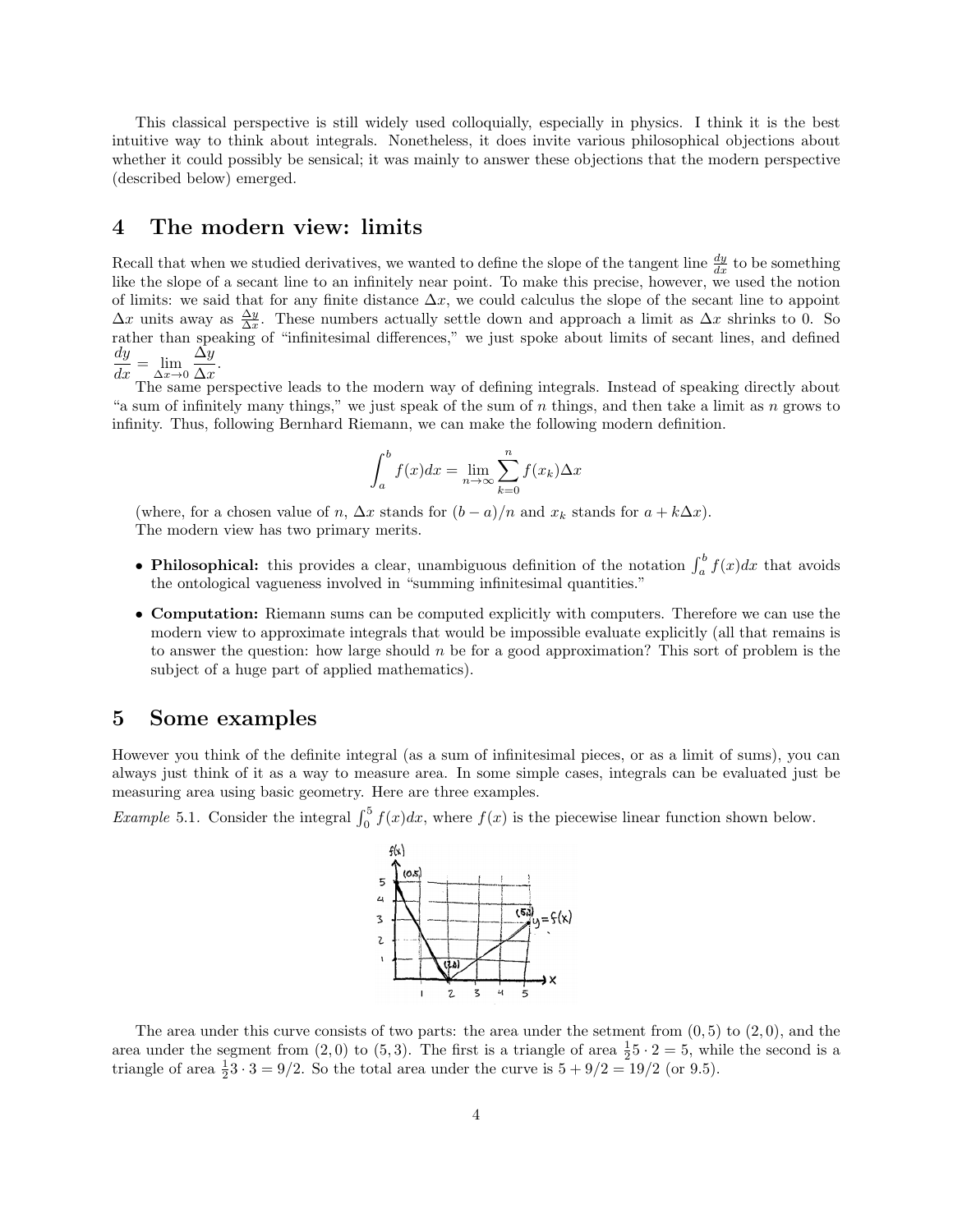$$
\int_0^5 f(x)dx = 19/2
$$

*Example* 5.2. Consider  $\int_1^1$ 0  $\sqrt{1-x^2}dx$ . √

The graph of  $y =$  $1-x^2$  is a semicircle of radius 1. To see this, notice that it just consists of all points on the curve  $x^2 + y^2 = 1$  where  $y \ge 0$ . The area described by this integral will just be the area under this semicircle from  $x = 0$  to  $x = 1$ , which is a quarter-circle, as shown.



The whole circle has area  $\pi$ . Therefore

$$
\int_0^1 \sqrt{1-x^2} dx = \frac{\pi}{4}.
$$

*Example* 5.3. Let x be a variable. Consider the integral  $\int_0^x t dt$ .

If we graph the function  $f(t) = t$ , we will obtain a straight line of slope 1. So the area under this curve from 0 to x (where  $x > 0$  for now) is the area of a right triangle with base x and height x. Therefore

$$
\int_0^x t dt = \frac{1}{2}x^2
$$

Notice that  $\frac{1}{2}x^2$  is actually an antiderivative of  $f(x) = x$ . This is not a coincidence, and this is a topic will be at the center of the next lecture.

## 6 Signed area

In this section, we extend the meaning of the notation  $\int_a^b f(x)dx$  to two new cases: when  $f(x)$  could have negative values, and when  $a > b$ .

#### 6.1 Negative values of  $f(x)$

First, consider the case where  $f(x)$  is sometimes negative. For example, consider the graph of sin x from  $x = -\pi$  to  $x = \pi$ .



In this case, part of the graph is below the axis (vertical shading), and part of it is above the axis (horizontal shading).

In cases like this, we use the following convention.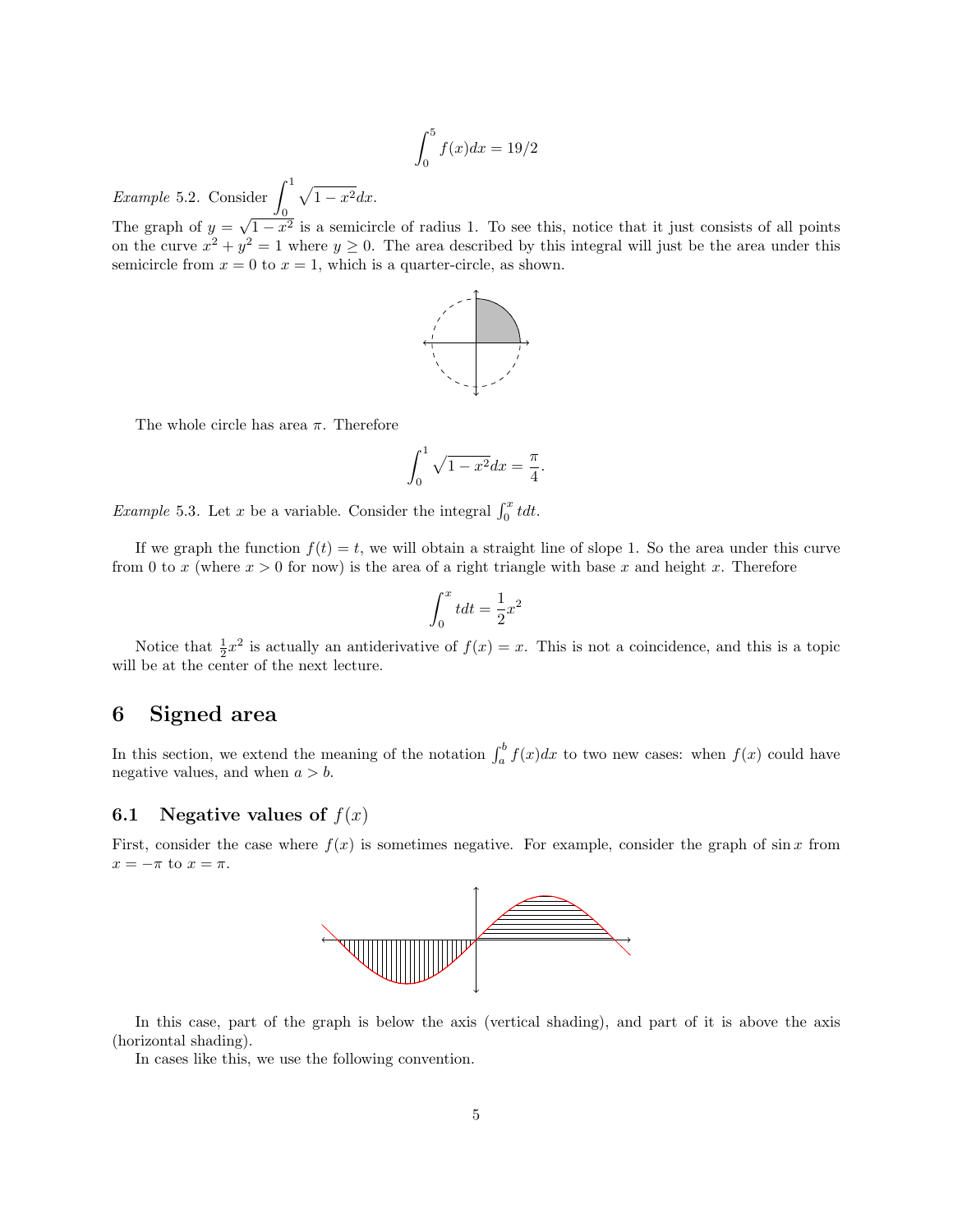Area below the x axis counts negatively towards the value of the definite integral.

Another way to put this is:

$$
\int_{a}^{b} f(x)dx = \text{(area above)} - \text{(area below)}
$$

In fact, this is completely in line with what will happen if we compute using Riemann sums: when  $f(x)$ is negative, we'll be adding terms  $f(x_k)\Delta x$  to the sum, which will be negative. In case of sin x, we can see that the part below is exactly the same shape as the part above, so without knowing anything else about this integral, we can conduce that

$$
\int_{-\pi}^{\pi} \sin x dx = 0
$$

This convention (area below the axis is subtracted) is also the best to use in most applications. For example:

Example 6.1. Suppose that  $p(t)$  measures the profit per day of a company at a time t. If  $p(t) > 0$ , this means the company is making profit; if  $p(t) < 0$  this means that it is losing money. Then

$$
\int_0^{10} p(t) dt
$$

perfectly captures the total profit of the company from time  $t = 0$  to time  $t = 10$ : the positive parts add up the profit (on days when the company made money), and the negative parts add up the total loss (on days when the company lost money).

For these reasons, we sometimes say that the definite integral computes signed area: it counts some area as positive, some area as negative, and adds it all together.

Example 6.2. Compute 
$$
\int_{-1}^{2} x dx
$$
.

**Solution.** The graph of  $y = x$  is shown, with the area between the graph and the curve shaded (vertical shading will be negative area, horizontal shading will be positive area).



The positive part is a triangle with area  $\frac{1}{2}$   $\cdot$  2 = 2, while the negative part is a triangle with area  $\frac{1}{2}$ 1 · 1 =  $\frac{1}{2}$ . Therefore  $\int_{-1}^{2}$ −1  $xdx = 2 - \frac{1}{2}$  $\frac{1}{2} = 3/2.$ 

#### 6.2 "Backwards" intervals

Next consider the situation where we write  $\int_a^b f(x)dx$ , but  $a > b$ . For example, what should we mean by  $\int_2^0 x dx$ ? The answer is given by the following convention.

$$
\int_{a}^{b} f(x)dx = -\int_{b}^{a} f(x)dx
$$